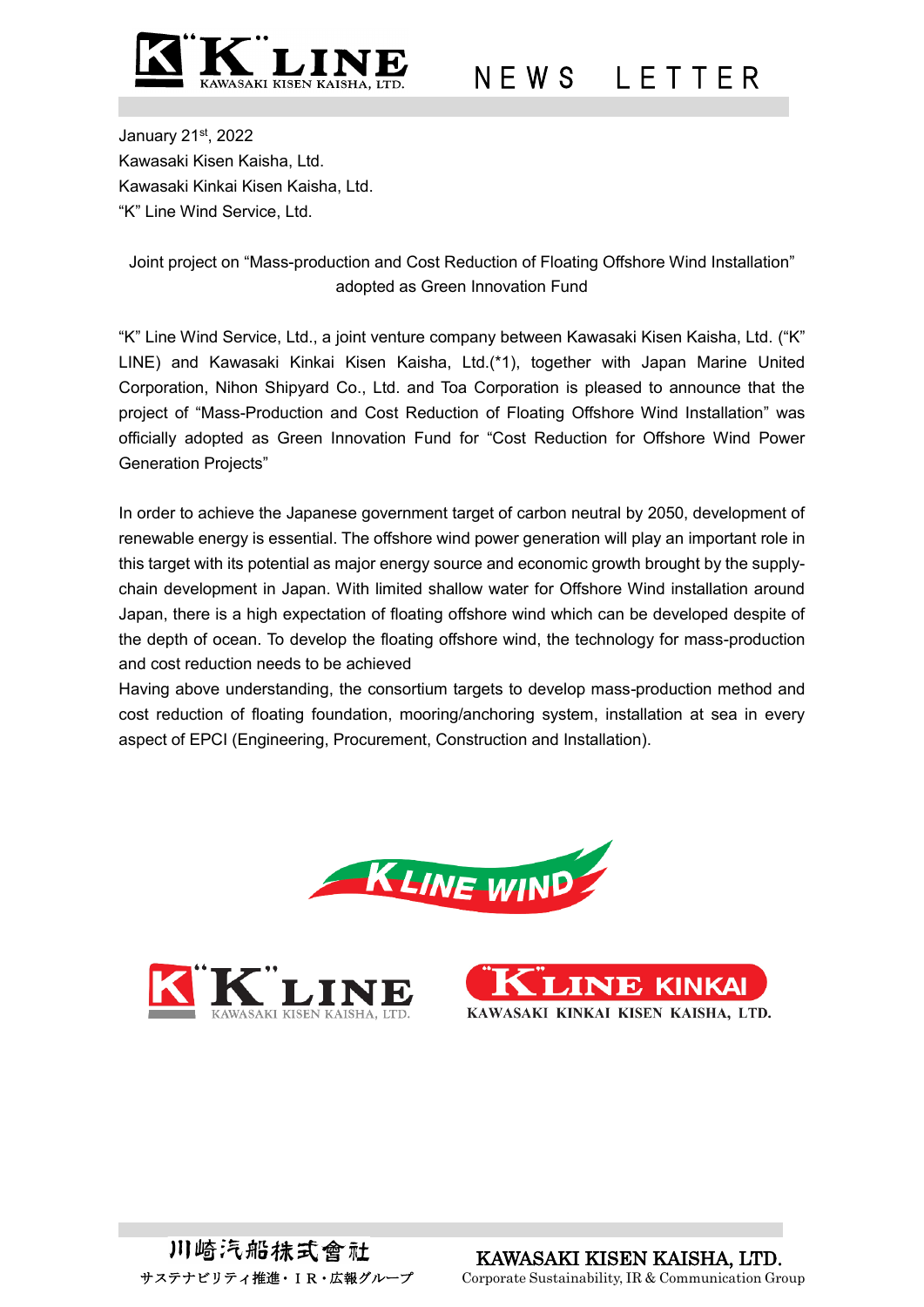

The role of each consortium member shall be as per the chart.

| Company                         | Major Role                                                   |
|---------------------------------|--------------------------------------------------------------|
| Japan Marine United Corporation | Development/Manufacturing of floating foundation and EPCI of |
|                                 | floating offshore wind projects                              |
|                                 | Optimization of Floating Foundation                          |
|                                 | Mass-production of Floating Foundation                       |
|                                 | Optimization of Hybrid Mooring system                        |
|                                 | Development of cost competitive procedure in floating        |
|                                 | offshore wind installation                                   |
|                                 | (Turbine assembly and floating foundation installation)      |
| Nihon Shipyard Co., Ltd.        | Engineering of floating foundation and development of        |
|                                 | offshore support vessels for offshore wind projects          |
|                                 | Optimization of Floating Foundation                          |
|                                 | Engineering for mass-production of Floating Foundation       |
|                                 | <b>Engineering for Hybrid Mooring System</b>                 |
|                                 | Engineering for cost competitive procedure in floating       |
|                                 | offshore wind installation                                   |
|                                 | (Turbine assembly and floating foundation installation)      |
| "K" Line Wind Service, Ltd.     | Development of floating foundation installation              |
|                                 | Cost competitive installation procedure                      |
| <b>Toa Corporation</b>          | Development of turbine assembly                              |
|                                 | Cost competitive assembly procedure                          |

"K" Line Wind Service, Ltd. is determined to contribute to floating offshore wind development by developing optimal and cost competitive procedure in installation of floating foundation (\*2) with the experience and know-how "K" Line group gained through the Offshore Support Vessel operations.

#### (\*1) "K" Line Wind Service, Ltd

A joint venture company established by Kawasaki Kisen Kaisha, Ltd. and Kawasaki Kinkai Kisen Kaisha, Ltd. on June 1<sup>st</sup>, 2021 targeting the contribution to Offshore Wind in Japan throughout the marine solution that the group have developed in the history of 100-year.

#### Announcement on April 30<sup>th</sup>, 2021:

Establishment of "K" Line Wind Service, Ltd. for Offshore Support Vessel Operation [\(https://www.kline.co.jp/en/news/energy/energy1216843343315336832/main/0/link/210430EN2](https://www.kline.co.jp/en/news/energy/energy1216843343315336832/main/0/link/210430EN2.pdf) [.pdf\)](https://www.kline.co.jp/en/news/energy/energy1216843343315336832/main/0/link/210430EN2.pdf)

(\*2) There are two types of Offshore wind turbines; one is bottom-fixed wind turbine can be installed in shallow water and the other is floating wind turbines which can be installed in deep water and anchored to the seabed. The experience of "K" Line group in Anchor Handling Tug Vessels in oil and gas industry can be expanded to floating offshore wind and we believe we can deliver the optimization and cost competitiveness in floating offshore wind installation.